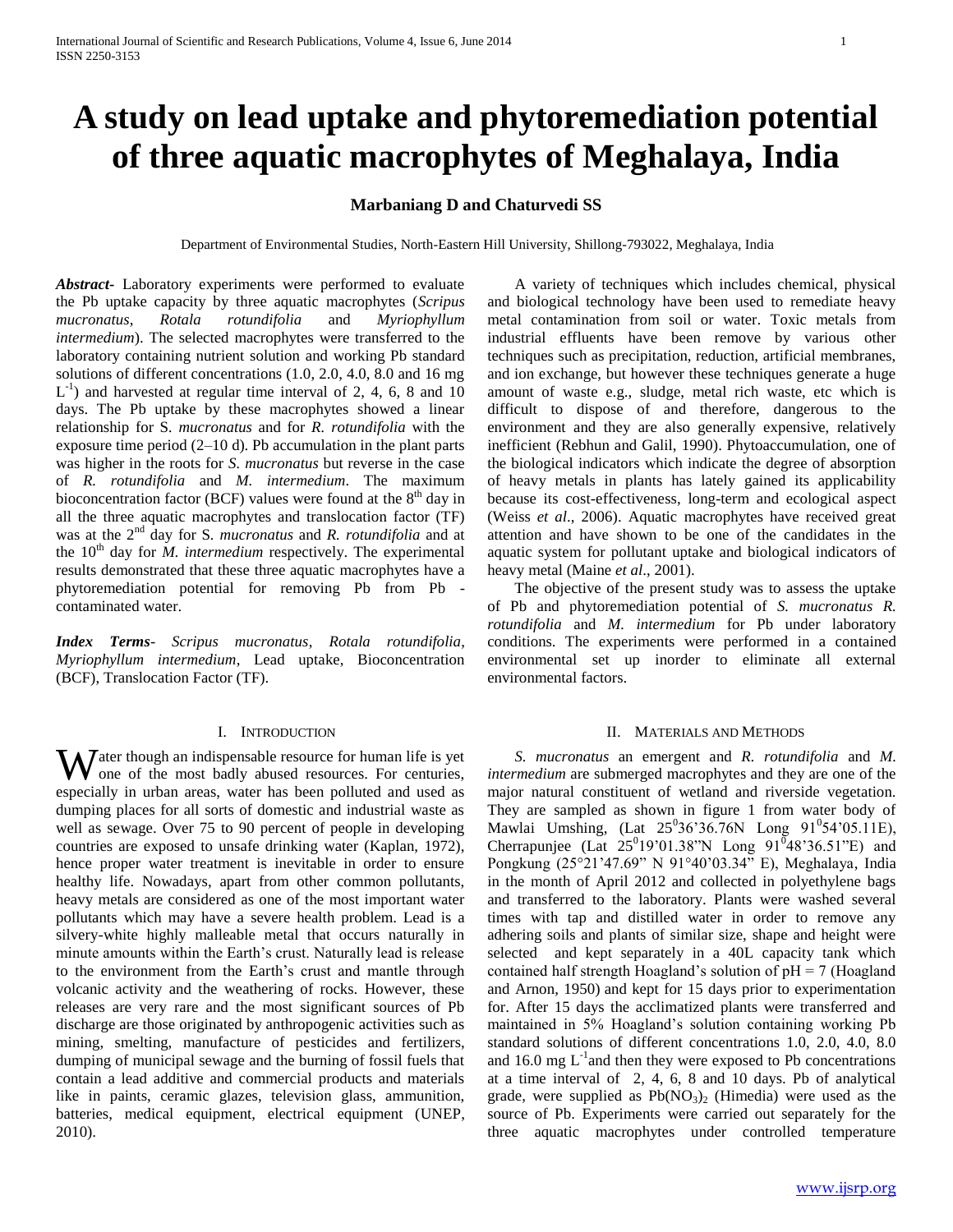$(24\pm1<sup>0</sup>C)$  and light (3500 Lux) conditions. After each time interval the plants were collected and washed with deionised water to remove any metal adhering to its surface. The washed plant samples were carefully dried the adherent water using absorbent paper and then they are separated to roots and shoots. Samples were dried for 48h in an oven at  $70\pm5^{\circ}$ C. The dried oven plant root and shoot was then chopped and finally powdered using a mortar and pestle to ensure homogeneity for facilitating organic matter digestion. One control plant groups were also set up where no Pb was added into the medium.

 For digestion, the plant samples were carried out according Kara and Zeytunluoglu (2007). Atomic Absorption Spectrophotometer (AAS 3110, Perkin-Elmer) was used to determine the Pb contents in plant root and shoot parts. The bioconcentration factor (BCF) is a useful parameter and it provides the ability index of a plant to accumulate metals with respect to metal concentration in the medium and it was calculated on a dry weight basis (Zayed *et al*., 1998)

## $BCF =$

| Trace elememnts concentration in plant tissue $(\mu gg^{-1})$                         |
|---------------------------------------------------------------------------------------|
| Initial concentration of the element in the external nutrient solution (mgL $^{-1}$ ) |

 Translocation Factor (TF) is generally the translocation of heavy metal from roots to aerial part and indicates the internal metal transportation of the plant. The translocation factor is determined as a ratio of metal accumulated in the shoot to metal accumulated in the root (Deng *et al*., 2004)

$$
TF = \frac{[Meta] \text{Show}}{[Meta] \text{root}}
$$

Wherein, TF>1 indicates that the plant translocate metals effectively from the root to the shoot.

#### **Statistics analyses**

 ANOVA and multiple linear regressions were performed for all the data to confirm their validity using SPSS 17.0. The data were all presented as mean  $\pm$  standard error of three replicates. Fisher least significant difference (LSD) test was performed at p < 0.05 to check the significant difference between the means for different uptake at different Pb concentrations.

#### III. RESULT AND DISCUSSION

## **Accumulation of lead**

 Lead content in the roots and shoots of *S. mucronatus*, *R. rotundifolia* and *M. intermedium* showed increases in metal accumulation in the roots and shoots if metal concentrations and time period are enhanced. At lead concentration of 1, 2, 4, 8 and 16mg/L, the lead content (Figure-2) in *S. mucronatus* roots increased to the maximum of 2156, 2239, 2541, 3222 and 3765 µg/g dry weight in roots and in case of shoots it was 312, 753, 911, 1335 and 1781 µg/g dry weight at  $2<sup>nd</sup>$ ,  $4<sup>th</sup>$ ,  $6<sup>th</sup>$ ,  $8<sup>th</sup>$  and  $10<sup>th</sup>$ day of harvesting and accumulation ranges from 553-3765 µg/g dry weight in roots and 150-1781 µg/g dry weight in shoots. The maximum accumulation was found on the  $10^{th}$  day at  $4mg/L$  in both the roots and shoots and minimum was on the  $2<sup>nd</sup>$  day (1mg/L). In *S. mucronatus*, the accumulation of lead

accumulation in the root increased significantly  $(p<0.05)$  upto the  $8<sup>th</sup>$  day of exposure but when exposure time  $(8<sup>th</sup>$  to  $10<sup>th</sup>$  days) from 2 to 8 days however, there is no significant increase  $(p<0.05)$  of metal accumulation, which may suggest that accumulation in the roots reached a maximum at  $8<sup>th</sup>$  day. The lead accumulation in shoots increased significantly  $(p<0.05)$  upto the  $4<sup>th</sup>$  day and there after it showed no significant increased  $(p<0.05)$  in accumulation with further increased of exposure time from  $6<sup>th</sup>$  to  $10<sup>th</sup>$  day.

 Lead content in the roots and shoots of *R. rotundifolia* (Figure-3) was 459, 517, 522, 637 and 546 µg/g dry weight and 488, 548, 568, 681 and 683  $\mu$ g/g dry weight respectively at  $2<sup>th</sup>$ ,  $4<sup>th</sup>$ ,  $6<sup>th</sup>$ ,  $8<sup>th</sup>$  and  $10<sup>th</sup>$  day of harvesting. Lead accumulation ranges from 208-637 and 346-683 µg/g dry weight in root and shoot. The maximum accumulation was on the  $8<sup>th</sup>$  day (16mg/L) in roots and on the  $10<sup>th</sup>$  day (4mg/L) in shoots while minimum accumulation was found on the  $10^{th}$  day (1mg/L) for both roots and shoots. In *R. rotundifolia*, lead accumulation in roots and shoots increased significantly ( $p$ <0.05) upto  $2<sup>nd</sup>$  day, but with further increase in exposure time and concentration it showed no significant increased (p>0.05) in accumulation.

 Lead content in *M. intermedium* roots and shoots (Figure-4) was 462, 511, 495, 528 and 455 µg/g dry weight and 481, 496, 511, 469 and 457µg/g dry weight at  $2^{th}$ ,  $4^{th}$ ,  $6^{th}$ ,  $8^{th}$  and  $10^{th}$  day of harvesting. Lead accumulation ranges from 244-528 and 358- 511 µg/g dry weight in root and shoot. The maximum accumulation was on the  $8<sup>th</sup>$  day (16mg/L) in the roots and on the 6 th day (8mg/L) in shoots, whereas, minimum accumulation in the roots was on the 10<sup>th</sup> day (8mg/L) and on the  $6<sup>th</sup>$  day (8mg/L) in shoots. Lead accumulation in roots increased significantly  $(p<0.05)$  in accumulation, however in shoots showed no significant increase  $(p<0.05)$  in accumulation. In control plants, lead accumulation was below detection limit in all the three experimental plants.

 The major factor influencing in metal uptake efficiency of plants depends on the metal concentration in the medium (Rai and Chandra, 1992). The accumulation of lead observed in the roots of *S. mucronatus*, is much higher as compared than *R. rotundifolia* and *M. intermedium*. It was found out that the roots of *S. mucronatus* accumulate higher Pb concentrations as compared to the shoots part. The accumulation of Pb in the shoots of an emergent plant is generally dependent on the roots as its primary source (John *et al*., 2008,). Root morphology plays an important role in the ability of plants to accumulate heavy metals, generally plants with long, fine roots formed a larger root system which in turn helps in efficient acquisition of nutrients or metal than those plants which have a short and thick roots (Xie and Yu, 2003) which is observed also in *S. mucronatus* with a long fine roots system and have a higher Pb concentration in the roots by increasing root water contact. Thus, higher concentration of Pb in the roots of *S. mucronatus* corroborates with earlier studies of Stoltz and Greger, (2002); Deng *et al*., (2004); Phetsombat *et al*., (2006).

 It has been reported that metal accumulate in a relatively higher amount in submerged species as compared to emergent species (Rai *et al*., 1995; Noller and Parker, 1996). Hadad *et al*., (2010) reported that submerged plants have a greater surface area as compared to non-submerged species and their shoots are in constant contact with the water medium which may help them to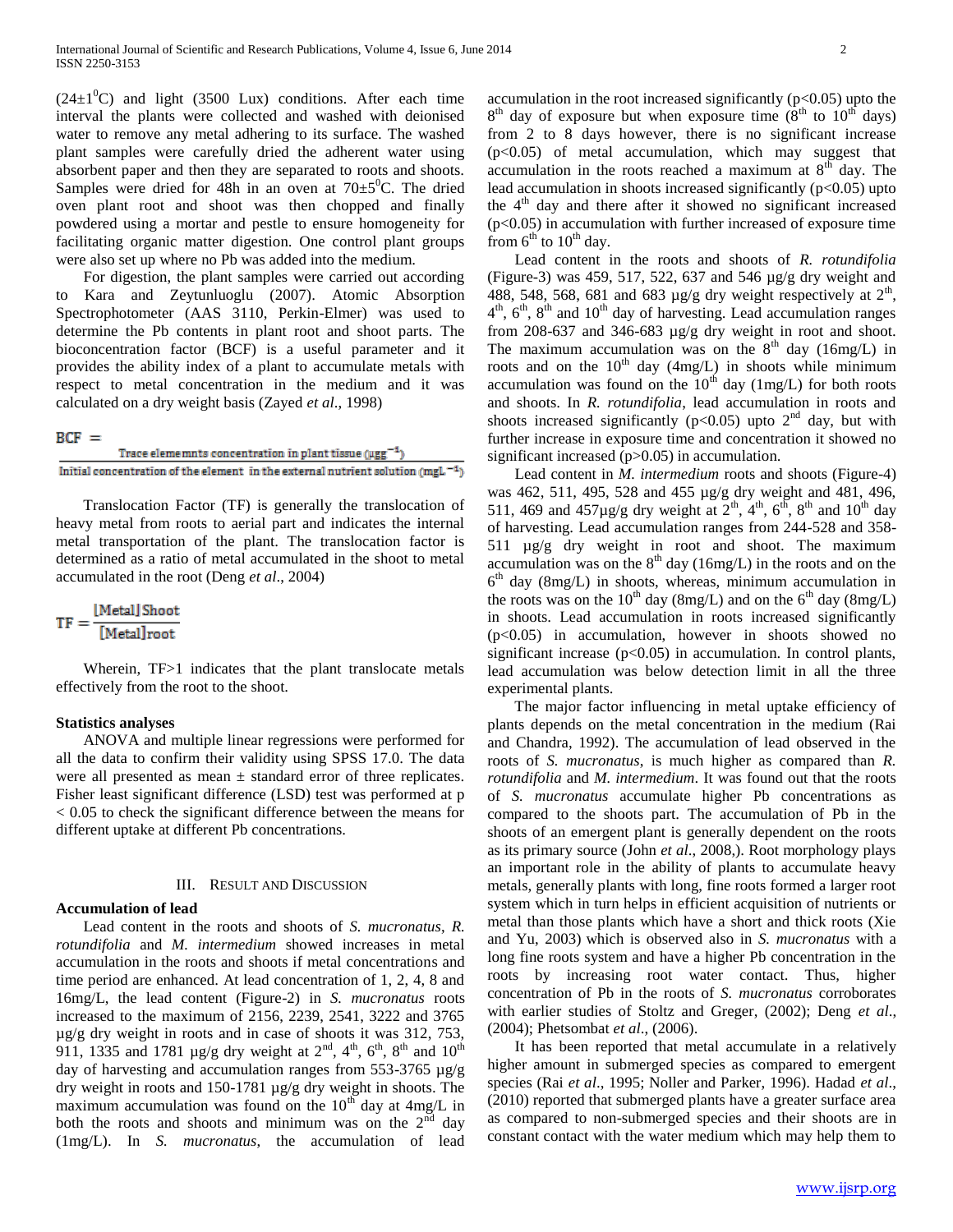bioconcentrate more nutrients and metals. Welsh & Denny, (1979) accounted that high Pb accumulation in the shoots is by absorption of Pb from the medium, which may be the probably reasons for high Pb accumulation in the shoots of *R. rotundifolia*  and *M. intermedium*. Adsorption may also contribute to high Pb accumulation in the shoots of submerged species from the surrounding medium. Pb accumulation in the shoots of *R. rotundifolia* and *M. intermedium* may also occur probably via root-mediated precipitation and intracellular uptake, apoplast and symplast transport which also contribute to the high Pb accumulation. Thus the present study corroborates with earlier findings of Welsh and Denny, (1979); Wolterbeek and van der Meer, (2002), Fritioff and Greger, (2006).

 Correlation and multiple regression analyses were conducted to examine the relationship between lead uptake by *S. mucronatus*, *R. rotundifolia*, *M. intermedium* and potential predictors (concentrations of lead in the medium and time). Table 1, 2 and 3 summarizes the descriptive statistics and analysis results for *S. mucronatus*, *R. rotundifolia*, and *M. intermedium*. As can be seen each of the uptake is positively and significantly correlated with the lead concentration in the medium for *S. mucronatus* and *R. rotundifolia*, indicating that with the increase in cadmium concentration in the medium tend to have a significant uptake of lead into the plant tissues but uptake is not significantly correlated with the lead concentration in the medium in the case for *M. intermedium*. However, in case of *S.mucronatus* the lead uptake is significantly correlated with time i.e., the no of days have a significant outcome on the uptake of lead, but time is not significantly correlated with lead uptake in *R. rotundifolia*, and *M. intermedium*.

 The multiple regression model with all two predictors produced  $R^2 = .564$ ,  $F(2, 27) = 17.49$ ,  $p < .001$ ,  $R^2 = .282$ ,  $F(2, 17) = .001$ 27) = 5.294, p < .05 and  $R^2$  = .093, F(2, 27) = 1.389, p > .05 for *S. mucronatus*, *R. rotundifolia*, and *M. intermedium* respectively. As can be seen in Table 1 and 2, the concentration of lead in the medium had significant positive regression weights, indicating with higher lead concentration in the medium were expected to have higher lead uptake in *S. mucronatus* and *R. rotundifolia* but not in the case for *M. intermedium* (Table-3). Time i.e., number of days also contribute to the multiple regression model in case of *S. mucronatus* and have a significant regression weights, indicating that the uptake of lead in *S. mucronatus* also depends on time period, whereas in *R. rotundifolia* and *M. intermedium* time did not contribute to the multiple regression model and it is does not have a significant regression weights, indicating that uptake of lead in these two aquatic macrophytes does not fully depend on time period.

## **Bioconcentration factor (BCF) of lead**

 Bioconcentration factor (BCF) value indicates the ability of the plant to accumulate metal in their tissue parts. The BCF values at different cadmium concentrations (1, 2, 4, 8 and 16mg/L) were evaluated at 2, 4, 6 8 and 10 day. The BCF value was 1271, 1007, 1387, 599 and 270 (Table-4) in *S. mucronatus* 529, 446, 300, 108 and 61 in *R. rotundifolia* (Table-5) and 813, 373, 200, 83 and 52 in *M. intermedium* (Table-6) respectively after  $10^{th}$  day harvesting. The maximum (1387) BCF value was obtained in *S. mucronatus* treated with 4mg/L of cadmium at 10<sup>th</sup> day, while in *R. rotundifolia* the maximum BCF value of 879

was obtained on the  $2<sup>nd</sup>$  day (1mg/L). In *M. intermedium* also the maximum BCF value of 962 was obtain at  $8<sup>th</sup>$  day at 1mg/L of concentration.

 Plants which have the ability to accumulate heavy metal in the tissues are generally classified as a good accumulator. Generally it is considered that a plant useful for phytoremediation should have a BCF value greater then 1000 (Zayed *et al*., 1998). In the present study, the highest BCF of Pb was 1387 in *S. mucronatus*, 879 in *R. rotundifolia* and 909 in *M. intermedium* which indicates that *S. mucronatus* was a good accumulator of Pb while *R. rotundifolia* and *M. intermedium*  maybe considered as a moderate accumulator of Pb. High BCF values also reflects the high accumulation potential of the plants which is an essential factor for phytoremediation (Andra *et al*., 2010).

## **Translocation factor (TF) of lead**

 Translocation Factor (TF) in plants is the ratio of heavy metal accumulation in the shoots parts to the roots. Translocation of heavy metal in plants are generally dependent on plant species, type of heavy metals and various environmental factors like pH, redox potential (Eh), temperature, salinity (Fritioff *et al*., 2005). Yanqun *et al*., (2005) reported that a TF value greater than 1, the plants are considered as an accumulator species, whereas TF lesser than 1 is an excluder species. The TF>1 indicated that there is a transport of metal from root to leaf probably through an efficient metal transporter system (Zhao *et al*., 2002), metals sequestration in the leaf vacuoles and apoplast (Lasat *et al*., 2000). According to Yoon e*t al*., (2006) TF value more than 1 of plant species indicates their hyperacumulation potential and is known as hyperaccumulator plants.

 In the present study, the TF values in *R. rotundifolia* and *M. intermedium* (Table-8 and 9) were greater than one indicating better translocation of lead from roots to shoots parts, whereas in *S. mucronatus* (Table-7) the TF values were less than one indicating less Pb translocation from roots to shoots parts.

 Deng *et al*., (2004) reported that emergent species accumulated high concentrations of metals in their roots but much less in their shoots, and the accumulation increased further with increased external concentration which is in accordance with the present study for *S. mucronatus*. The lack of toxic effects of lead on plants may be due to that Pb is being bound to the cell wall, thus rendering its ineffective in acting as a strong metabolic inhibitor (Buddhari *et al*., 1983). The higher accumulation of lead in *S. mucronatus* maybe due to a relatively low mobility of Pb to the shoots which is indicated by the increased lead accumulation in roots with increased of lead concentration in the medium which is in accordance with the findings of Sharpe and Denny, (1976) and Buddhari *et al*., (1983).

 Our findings showed that a significant amount of Pb is accumulate in shoots of *R. rotundifolia* and *M. intermedium* possibly due to a constant contact of shoots with the medium and the shoots may directly uptake Pb from the medium in addition to translocation from roots. Nonetheless, accumulation of Pb in submerged plant shoots may be also due to transient releases or diffusion of metal in the water followed by rapid adsorption to shoot tissues.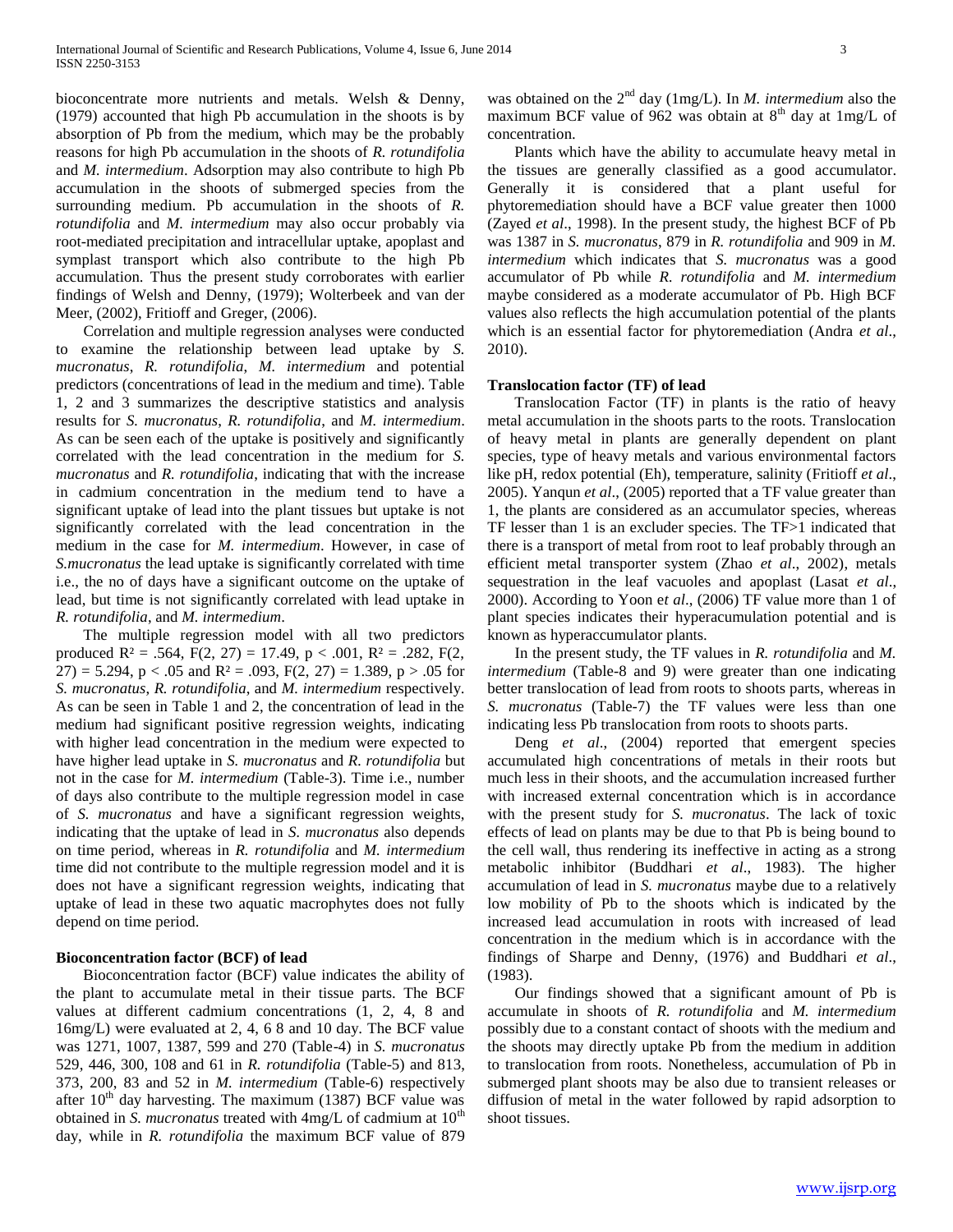#### IV. CONCLUSION

 In the present study, a laboratory experiment was carried out where all the external factors are controlled against Pb contamination in water. The present study indicates that all the three experimental plants were suitable for the phytoremediation of Pb contamination from water. Therefore, *S.mucronatus*, *R. rotundifolia* and *M. intermedium* could be useful for phytoremediation of Pb from contaminated water. Furthermore, field experiments are needed to carry out their phytoremediation potentials of these plants for phytoremediation technique.

#### **ACKNOWLEDGMENTS**

 Authors would like to acknowledge UGC Govt. of India for providing financial support under Rajiv Gandhi National Fellowship Programme to carry out the study. The authors also would like to thank the Head, Department of Environmental Studies, North Eastern Hill University, for providing necessary laboratory facilities.

#### **REFERENCES**

- [1] Andra S. S., Datta R., Sarkar D., Makris K. C., Mullens C. P., Sahi S. V. and Bach S. B. H., 2010. Synthesis of phytochelatins in vetiver grass upon lead exposure in the presence of phosphorus. Plant Soil. 326, 171–185.
- [2] Buddhari W., Virabalin R. and Aikamphon, K., 1983. "Effects of external lead concentration on the uptake and distribution of lead in plants" In Thyagarajan G. Proceedings of the International Conference on Water Hyacinth. Hyderabad, India. pp.379–387.
- [3] Deng H., Ye Z. H. and Wong M. H., 2004. Accumulation of lead, zinc, copper and cadmium by 12 wetland plant species thriving in metalcontaminated sites in China. Environmental Pollution. 132, 29-40.
- [4] Fritioff A. and Greger M., 2006. Uptake and distribution of Zn, Cu, Cd, and Pb in an aquatic plant Potamogeton natans. Chemosphere. 63, 220–227.
- [5] Hadad H. R., Mufarrege M. M., Pinciroli M., Di Luca G. A. and Maine M. A., 2010. Morphological response of Typha domingensis to an industrial effluent containing heavy metals in a constructed wetland. Archives of Environment Contamination and Toxicology. 58(3), 666-75.
- [6] Hoagland D. R. and Arnon D. I., 1950. The water-culture method for growing plants without soil. California Agriculture Experimental Station. 347, 1-32.
- [7] John R., Ahmad P., Gadgil K. and Sharma, S., 2008. Effect of cadmium and lead on growth, biochemical parameters and uptake in Lemna polyrrhiza L. Plant Soil and Environment. 54(6), 262–270.
- [8] Kaplan I. R., 1972. "Sulphur cycle: In Fairbridge R. W. The Encyclopedia of Geochemistry and Environmental Sciences. 1148-1152. United Nations Environment Program (UNEP), Chemicals Branch DTIE., 2010. Final review of scientific information on lead. pp 1-101.
- [9] Kara Y. and Zeytunluoglu A., 2007. Bioaccumulation of Toxic Metals (Cd and Cu) by Groenlandia densa (L.) Fourr. Bulletin of Environmental Contamination and Toxicology. 79, 609–612.
- [10] Lasat M. M., Pence N. S., Garvin D. F., Ebbs S. D. and Kochian L. V., 2000. Molecular physiology of zinc transport in zinc hyperaccumulator Thlaspi caerulescens. Journal of Experimental Botany. 51, 71-79.
- [11] Maine M. A., Duarte M. V. and Sune N. L., 2001. Cadmium uptake by Pistia stratiotes. Water Research. 35(11), 2629-2634.
- [12] Noller, B. N. and Parker, G., 1996." Design of wetland systems at mining projects in the tropics to control contaminant dispersion from waste water"

In National Engineering Conference The Darwin Summit. April 21–24: 347–353.

- [13] Phetsombat S., Kruatrachue M., Pokethitiyook P. and Upatham S., 2006. Toxicity and bioaccumulation of cadmium and lead in Salvinia cucullata. Journal of Environmental Biology. 27(4), 645-652.
- [14] Rai U. N. and Chandra P., 1992. Accumulation of copper, lead, manganese and iron by field population of Hydrodictyon reticulatum Lagerheim. Science of Total Environment. 116, 203-211.
- [15] Rai U. N., Sinha S., Tripathi R. D. and Chandra, P., 1995. Wastewater treatability potential of some aquatic macrophytes: removal of heavy metals. Ecological Engineering. 5(1), 5–12.
- [16] Rebhun M. and Galil N., 1990. "Wastewater treatment technologies" In Zirm L. and Mayer J. The Management of Hazardous Substances in the Environment. 85–102.
- [17] Sharpe, V. and Denny, P., 1976. Electron microscope studies on the absorption and localization of lead in the leaf tissue of Potamogeton pectinatus L. Journal of Experimental Botany. 27, 1155–1162.
- [18] Stoltz E. and Greger M., 2002. Accumulation properties of As, Cd, Cu, Pb and Zn by four wetland plant species growing on submerged mine tailings. Environmental and Experimental Botany. 47(3), 271–280.
- [19] Weiss J., Hondzom M., Biesbor D. and Semmen M., 2006. Laboratory study of heavy metal phytoremediation by three wetland macrophytes. International Journal of Phytoremediation. 8, 245-259.
- [20] Welsh, R. P. H. and Denny, P., 1979. The translocation of lead and copper in two submerged aquatic angiosperm species. Journal of Experimental Botany. 30, 339–345.
- [21] Wolterbeek, H. T. and van der Meer, A. J., 2002. Transport rate of arsenic, cadmium, copper and zinc in Potamogeton pectinatus L.: radiotracer experiments with 76As, 109,115Cd, 64Cu and 65,69mZn. Science of the Total Environment. 287, 213–230.
- [22] Xie Y. and Yu D., 2003. The significance of lateral roots in phosphorus (P) acquisition of water hyacinth (Eichhornia crassipes). Aquatic Botany. 75, 311–321.
- [23] Yoon J., Cao X, Zhou Q. and Ma L.Q., 2006. Accumulation of Pb, Cu, and Zn in native plants growing on a contaminated Florida site. Science of Total Environment. 368, 456-464.
- [24] Zayed A., Gowthaman S. and Terry N., 1998. Phytoaccumulation of trace elements by wetlands. I. Duckweed. Journal of Environmental Quality. 27, 339–344.
- [25] Zhao F. J., Hamon R. E., Lombi E., McLaughlin M. J. and McGrath S. P., 2002. Characteristics of cadmium uptake in two contrasting ecotypes of the hyperaccumulator Thlaspi caerulescens. Journal of Experimental Botany. 53, 535-543.

#### AUTHORS

**First Author** – Dr. Donboklang Marbaniang, Post Doctoral Fellow, Dept. of Environmental Studies, North-Eastern Hill University, Shillong-793022, Meghalaya, India, Email:baphi66@gmail.com

**Second Author** – Dr. S. S. Chaturvedi, Asistant Professor, Dept. of Environmental Studies, North-Eastern Hill University, Shillong-793022, Meghalaya, India, E-mail: sschaturvedinehu@gmail.com

**Correspondence Author** – Dr. Donboklang Marbaniang, Post Doctoral Fellow, Dept. of Environmental Studies, North-Eastern Hill University, Shillong-793022, Meghalaya, India, Email:baphi66@gmail.com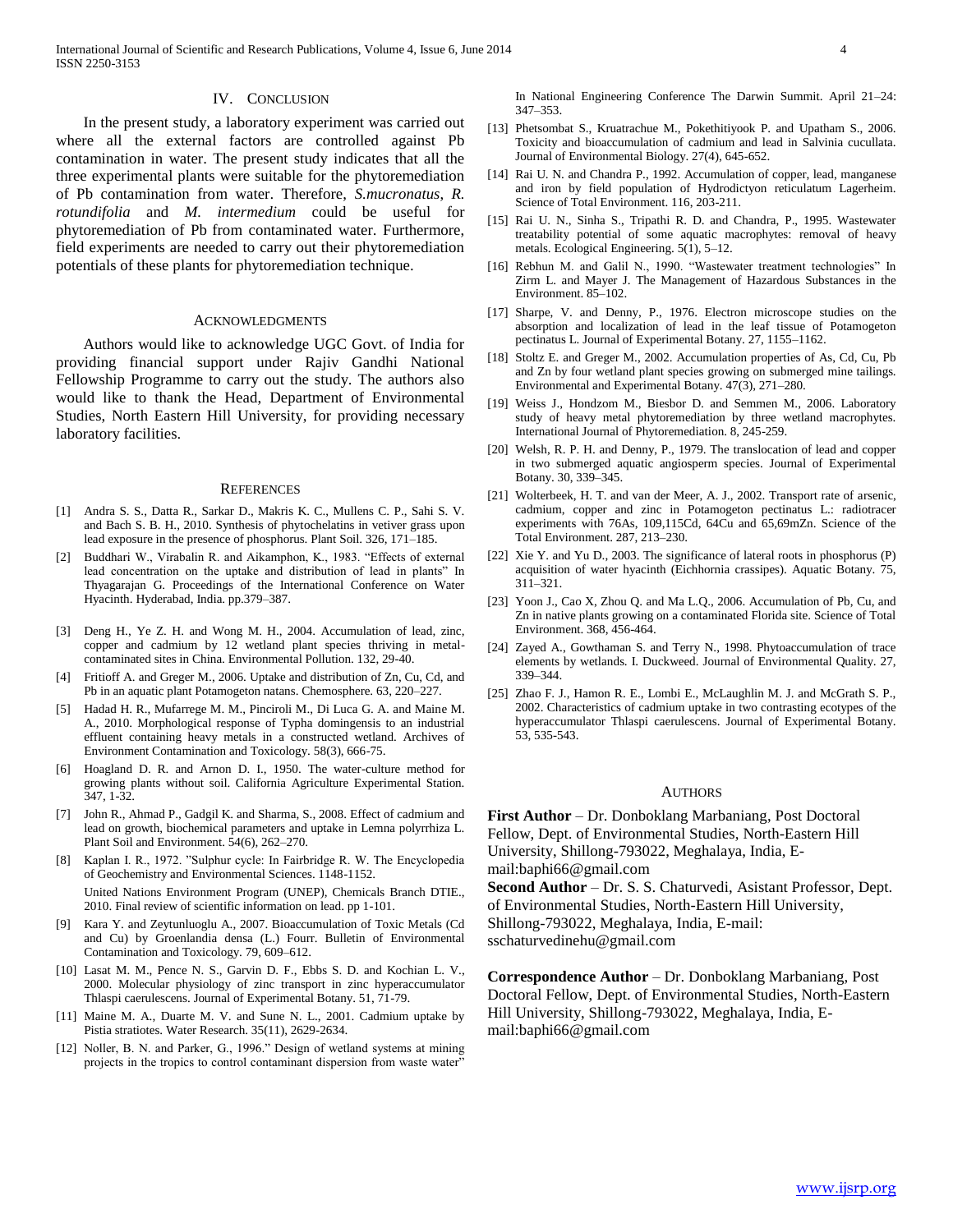| Variable            | mean    | std error | correlation with<br>uptake | multiple regression weights |      |
|---------------------|---------|-----------|----------------------------|-----------------------------|------|
|                     |         |           |                            | В                           |      |
| Uptake              | 1875.16 | 482.788   |                            |                             |      |
| Time (in days)      | 6.00    | 67.547    | .348*                      | 185.058*                    | .348 |
| Concentrations      | 5.17    | 34.801    | $.666***$                  | $182.413***$                | .666 |
| (mg/L)<br>_ _ _ _ _ |         |           |                            |                             |      |

# **Table-1: Summary statistics, correlations and results from the regression analysis in** *S. mucronatus*

\* p < .05 \*\* p < .01 \*\*\*p<.001

## **Table-2: Summary statistics, correlations and results from the regression analysis in** *R. rotundifolia*

| Variable       | mean   | std error | correlation with<br>uptake | multiple regression weights |      |
|----------------|--------|-----------|----------------------------|-----------------------------|------|
|                |        |           |                            | в                           |      |
| Uptake         | 793.33 | 157.394   |                            |                             |      |
| Time (in days) | 6.00   | 22.021    | .080                       | 10.776                      | .080 |
| Concentrations | 5.17   | 11.345    | $.525**$                   | 36.497**                    | .525 |
| (mg/L)         |        |           |                            |                             |      |

\* p <  $.05$  \*\* p <  $.01$  \*\*\* p < 0.01

# **Table-3: Summary statistics, correlations and results from the regression analysis in** *M. intermedium*

| Variable       | mean   | std error | correlation with<br>uptake | multiple regression weights |      |
|----------------|--------|-----------|----------------------------|-----------------------------|------|
|                |        |           |                            | B                           |      |
| Uptake         | 736.57 | 156.244   |                            |                             |      |
| Time (in days) | 6.00   | 21.860    | .029                       | 3.422                       | .029 |
| Concentrations | 5.17   | 11.263    | .304                       | 18.686                      | .304 |
| (mg/L)         |        |           |                            |                             |      |

\* p <  $.05$  \*\* p <  $.01$  \*\*\* p <  $.001$ 

## **Table-4: Bioconcentration Factor for lead in** *S. mucronatus*

|        | Pb concentration   Bioconcentration Factor |                       |      |      |      |  |  |  |
|--------|--------------------------------------------|-----------------------|------|------|------|--|--|--|
| (mg/L) |                                            |                       |      |      |      |  |  |  |
|        | 2d                                         | 10d<br>8d<br>4d<br>6d |      |      |      |  |  |  |
|        | 703                                        | 961                   | 1142 | 967  | 1271 |  |  |  |
|        | 422                                        | 505                   | 611  | 630  | 1007 |  |  |  |
|        | 617                                        | 748                   | 863  | 1140 | 1387 |  |  |  |
|        | 154                                        | 203                   | 312  | 363  | 599  |  |  |  |
| 16     | 74                                         | 99                    | 168  | 189  | 270  |  |  |  |

## **Table-5: Bioconcentration Factor for lead in** *R. rotundifolia*

| Pb            |     | <b>Bioconcentration Factor</b> |     |     |     |  |  |  |
|---------------|-----|--------------------------------|-----|-----|-----|--|--|--|
| concentration |     |                                |     |     |     |  |  |  |
| (mg/L)        |     |                                |     |     |     |  |  |  |
|               | 2d  | 8d<br>10d<br>4d<br>6d          |     |     |     |  |  |  |
|               | 879 | 836                            | 794 | 782 | 529 |  |  |  |
|               | 424 | 467                            | 501 | 508 | 446 |  |  |  |
|               | 218 | 234                            | 262 | 289 | 300 |  |  |  |
|               | 100 | 152<br>108<br>119<br>120       |     |     |     |  |  |  |
| 16            | 55  | 66                             | 62  | 82  | 61  |  |  |  |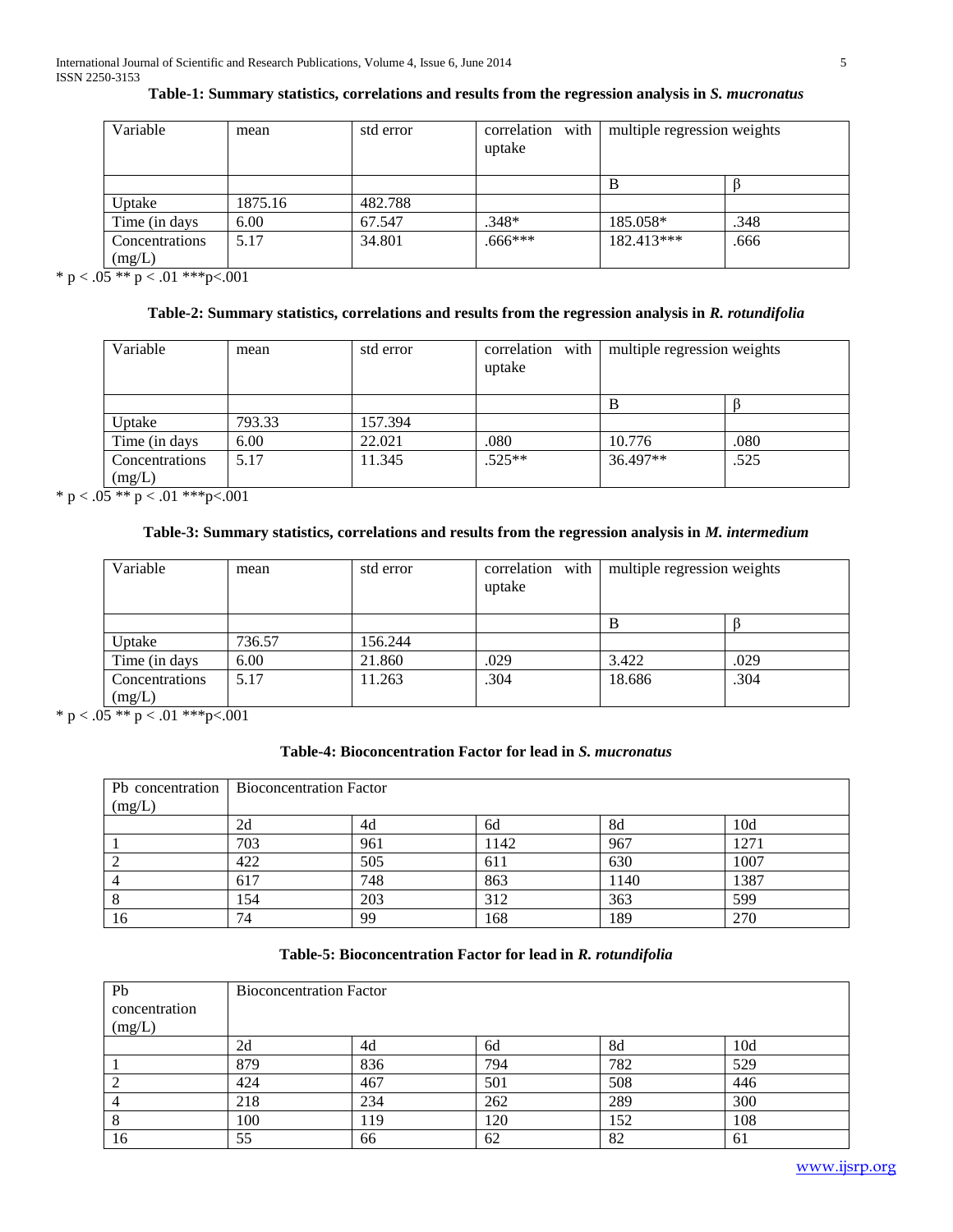|        | Pb concentration   Bioconcentration Factor |                         |     |     |     |  |  |  |
|--------|--------------------------------------------|-------------------------|-----|-----|-----|--|--|--|
| (mg/L) |                                            |                         |     |     |     |  |  |  |
|        | 2d                                         | 10d<br>4d<br>8d<br>6d   |     |     |     |  |  |  |
|        | 909                                        | 848                     | 917 | 962 | 813 |  |  |  |
|        | 398                                        | 471                     | 440 | 419 | 373 |  |  |  |
|        | 222                                        | 235                     | 227 | 231 | 200 |  |  |  |
|        | 107                                        | 83<br>124<br>l 26<br>19 |     |     |     |  |  |  |
| 16     | 53                                         | 57                      | 58  | 62  | 52  |  |  |  |

## **Table-6: Bioconcentration Factor for lead in** *M. intermedium*

# **Table-7: Translocation Factor for lead in** *S. mucronatus*

| Pb<br>concentration | <b>TF</b> values |      |      |      |      |
|---------------------|------------------|------|------|------|------|
| (mg/L)              |                  |      |      |      |      |
|                     | 2d               | 4d   | 6d   | 8d   | 10d  |
|                     | 0.27             | 0.21 | 0.25 | 0.41 | 0.33 |
|                     | 0.27             | 0.22 | 0.28 | 0.29 | 0.95 |
|                     | 0.14             | 0.34 | 0.36 | 0.41 | 0.47 |
| $\circ$             | 0.18             | 0.40 | 0.36 | 0.57 | 0.53 |
| 16                  | 0.16             | 0.20 | 0.39 | 0.54 | 0.58 |

# **Table-8: Translocation Factor for lead in** *R. rotundifolia*

| Pb concentration   TF values |      |      |      |      |      |
|------------------------------|------|------|------|------|------|
| (mg/L)                       |      |      |      |      |      |
|                              | 2d   | 4d   | 6d   | 8d   | 10d  |
|                              | 0.98 | 1.07 | 1.03 | 1.41 | 1.84 |
|                              | 0.84 | 0.96 | 1.00 | 0.95 | 0.3  |
|                              | 1.02 | 1.03 | 1.00 | 1.03 | 1.37 |
|                              | 1.57 | 1.36 | 1.04 | 1.02 | 1.21 |
| 16                           | 1.07 | 1.05 | 1.34 | 1.07 | 1.01 |

## **Table-9: Translocation Factor for lead in** *M. intermedium*

| Pb concentration TF values<br>(mg/L) |      |                       |      |      |      |  |  |  |  |
|--------------------------------------|------|-----------------------|------|------|------|--|--|--|--|
|                                      | 2d   | 10d<br>8d<br>4d<br>6d |      |      |      |  |  |  |  |
|                                      | 0.97 | 0.91                  | 00.1 | 1.04 | 0.79 |  |  |  |  |
|                                      | 0.85 | 0.84                  | 0.82 | 0.74 | 0.99 |  |  |  |  |
|                                      | 1.12 | 0.98                  | 0.93 | 0.87 | 1.03 |  |  |  |  |
|                                      | 1.28 | 1.01                  | 1.03 | 0.89 | 1.71 |  |  |  |  |
| 16                                   | 0.99 | 0.97                  | 0.98 | 0.89 | 1.24 |  |  |  |  |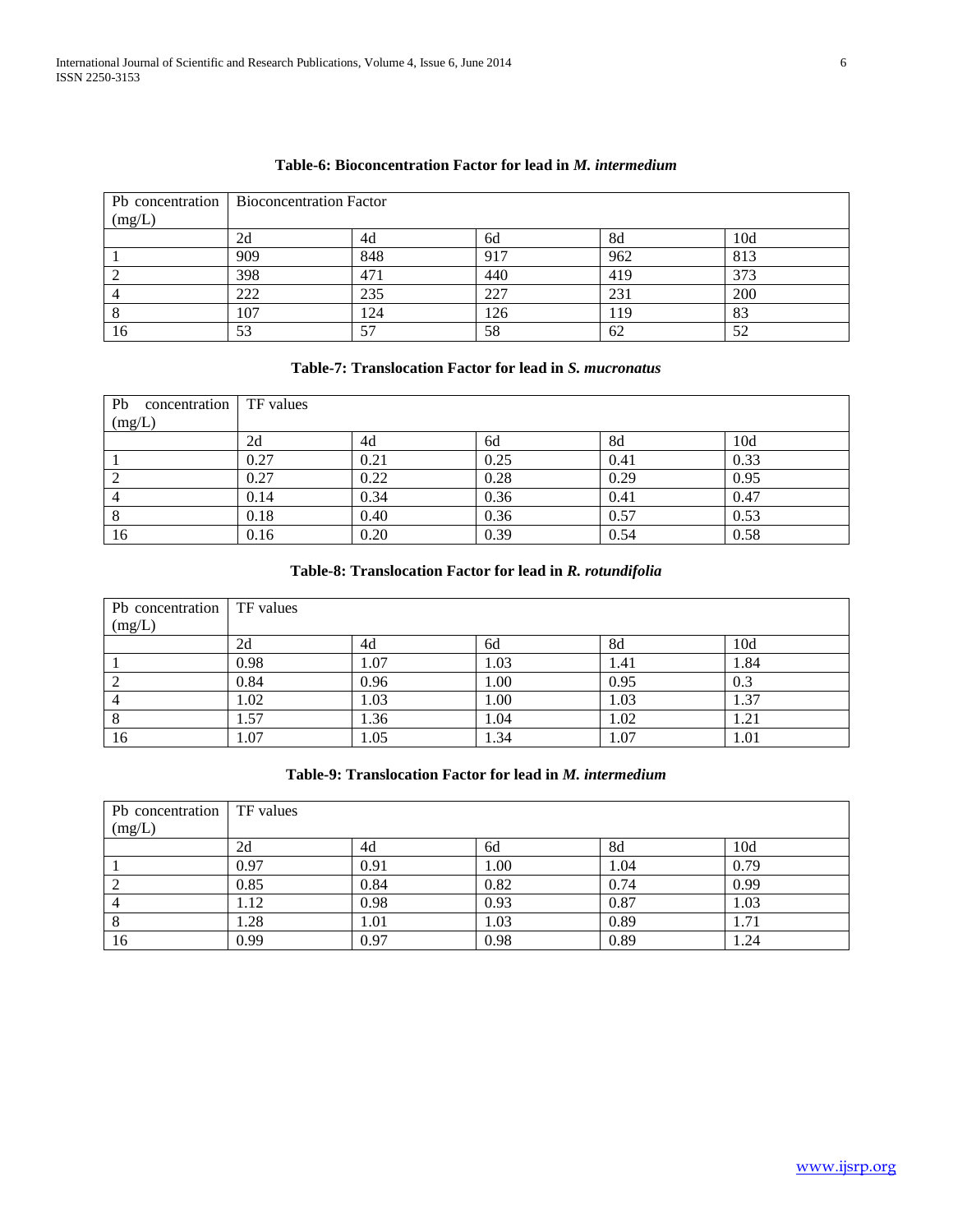

**Figure- 1 Map showing location and collection sites of aquatic macrophytes**



**Lead accumulation in roots and shoots of** *S. mucronatus*